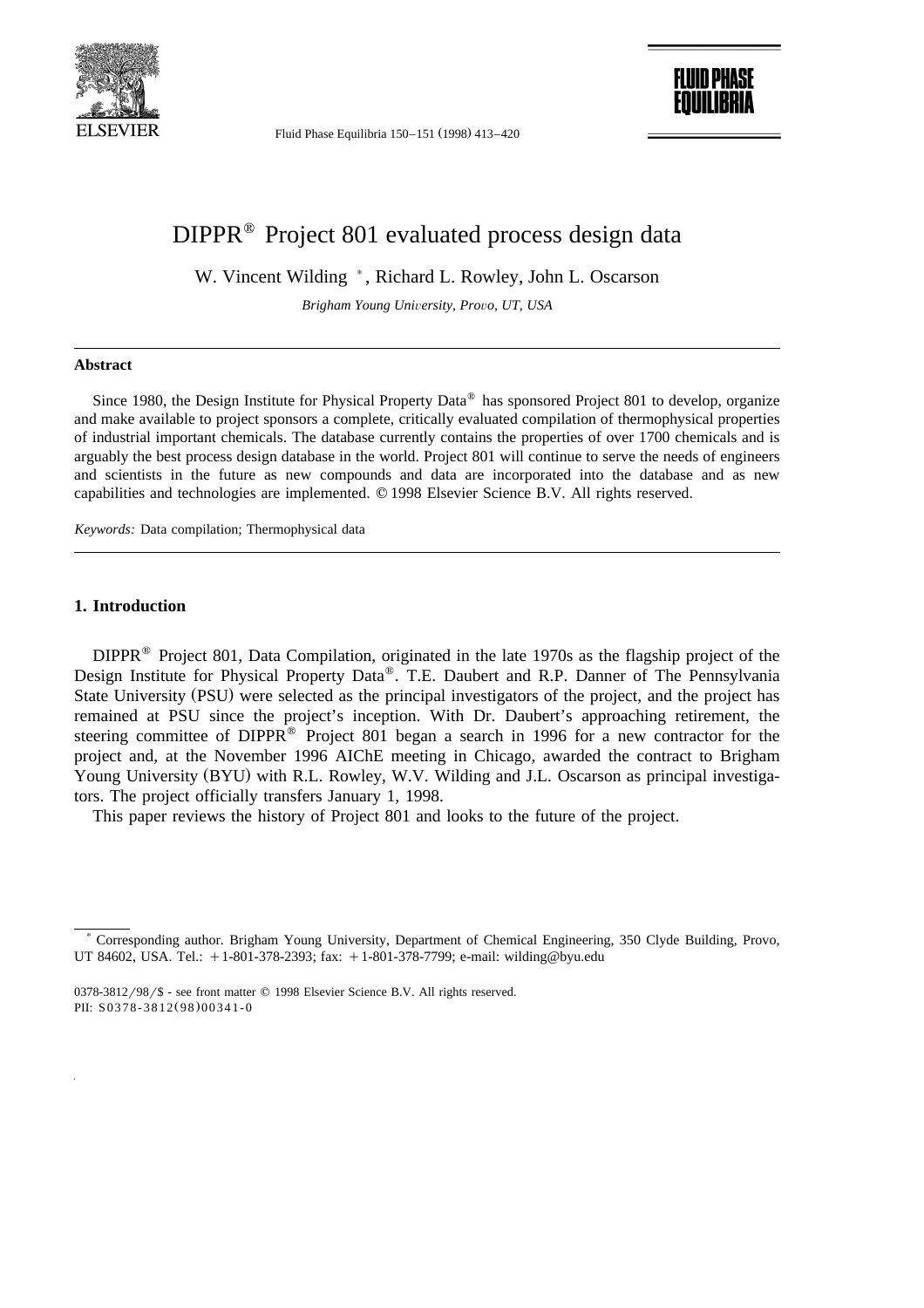### **2. History**

In the early to mid-1970s, the need for accurate data for process design and simulation led to efforts to develop cooperative projects to develop thermophysical property databases. In other countries, there were at the time government-sponsored database projects such as DECHEMA in Germany, but these projects did not satisfy the needs of industry in the US due to difficulties of distance, lack of access to source data, and lack of industry involvement. Although some companies were pooling their efforts in small cooperative consortia, there was not an industry-wide, comprehensive undertaking in the US  $[1,2]$ .

As part of his work in the mid-1970s to revise his book on physical property predictions, Professor Robert Reid invited a few companies to submit to him their physical property databases to potentially be combined into a single database in the book. Although there was reluctance on the part of these companies to share their databases, several agreed on conditions of confidentiality and anonymity. Reid met with representatives of these companies at the November 1975 AIChE meeting and through the use of anonymous graphs of some of the data illustrated that, although they all had excellent databases, each database had major errors. Significantly, the errors differed from company to company  $[3]$ .

In 1976, the National Bureau of Standards, with encouragement from Union Carbide, invited industry representatives to Gaithersburg where Project Evergreen, a data compilation project similar to that being worked on by Reid, was proposed. There was lively discussion at this meeting about issues of funding, principal investigators and the need for experimental measurements to be included in the effort. Although there was no clear consensus reached on the project structure or operations, there was agreement that cooperative data compilation was a good idea and the sooner such an effort was begun the better.

In January of 1977, the first International Conference on Properties and Phase Equilibria for Product and Process Design was held at Asilomar, CA. This meeting provided the opportunity for relaxed discussion of data compilation ideas between industry representatives and a variety of university faculty. These discussions led to formalized meetings to develop a cooperative data compilation effort. The first of these meetings was hosted by Allied Chemical Research in Morristown, NJ with D.W.H. Roth presiding. Allied suggested that one of the first items of business should be the selection of an appropriate umbrella organization within which to operate the project and proposed the Manufacturing Chemists Association (MCA), which is now the Chemical Manufacturers Association (CMA).

During 1977, three meetings were held at MCA headquarters in Washington DC, at which the participants debated the form and scope of the project. Some representatives desired the project to produce data books, similar to the API data book, while other representatives preferred computer products. There were also debates about the types of experimental measurements that should be undertaken and who should do them. Despite disagreements on these issues, there was agreement on the balloting procedure for project sponsors and on weighting factors based on company size  $[3]$ .

Insurmountable difficulties surfaced at the second of the MCA meetings, and it became obvious that a different umbrella organization was needed. D.A. Palmer of Amoco Chemicals approached F.J. Van Antwerpen and J.C. Forman (outgoing and incoming Executive Secretaries of AIChE) about the possibility of AIChE assuming this role.

The response from AIChE was positive, and at the third of the meetings held at MCA a proposal to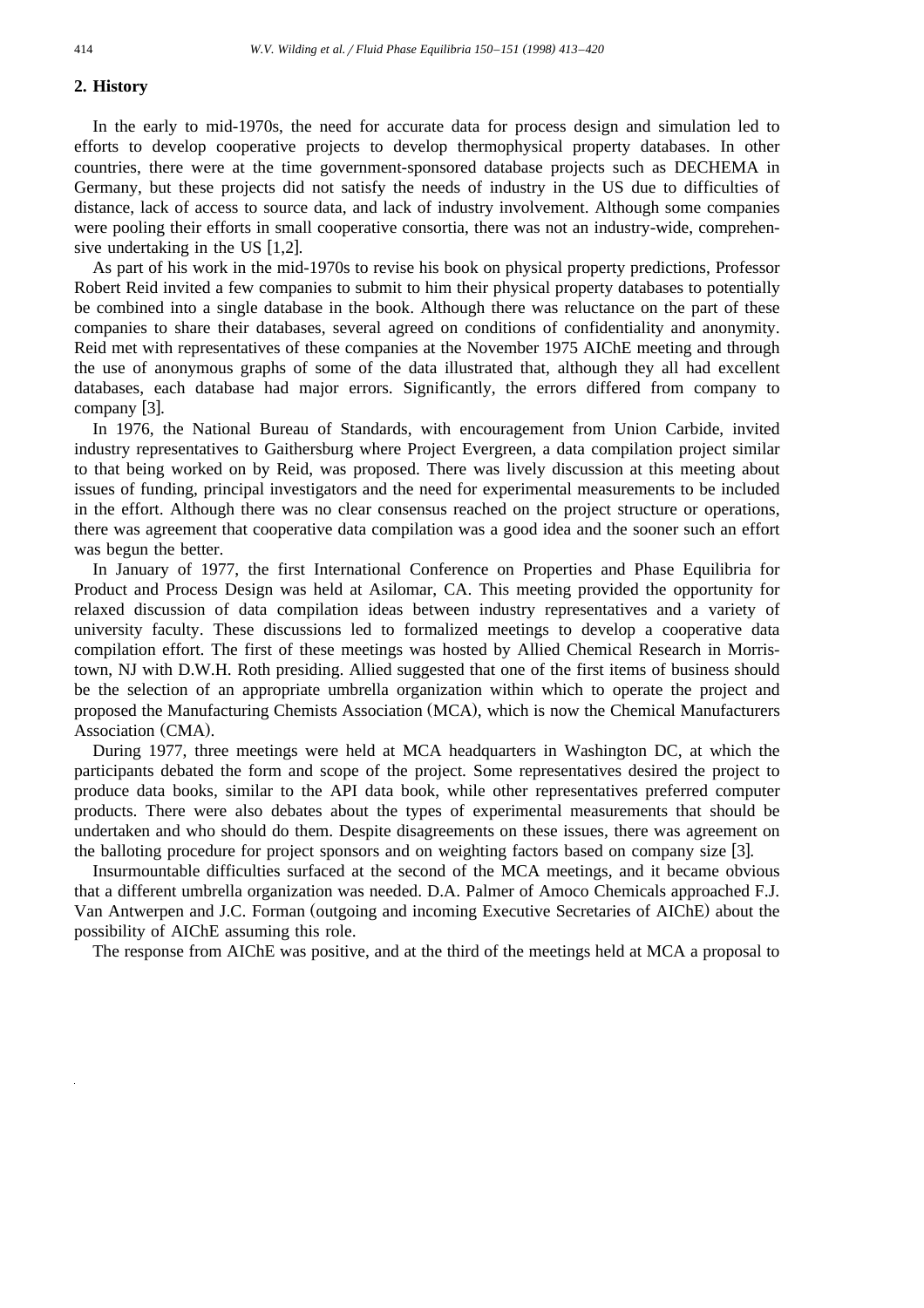join with AIChE was accepted by the group. In 1978, Roth made a formal presentation to the AIChE Council and A.H. Larsen of Monsanto prepared by-laws both of which were accepted by the council. J.W. Prados was appointed as the Council liaison to help with the organization of what would be called the Design Institute for Physical Property Data<sup>®</sup>. Prados had the requisite skills to bring the different factions with their different points of view together and at the November 1978 AIChE meeting  $DIPPR^{\circledast}$  was launched. Roth was elected Chairman of the Administrative Committee, Prados was elected Chairman of the Technical Committee and Palmer was elected Vice-Chairman. The steering committee for the data compilation project and other project chairmen were also elected.

The data compilation project was central to all of  $DIPPR^{\circledast}$ 's purposes and so a special meeting was held in September 1979 at NBS in Gaithersburg to select the contractor for this project. The contract was awarded to Professors T.E. Daubert and R.P. Danner of the Pennsylvania State University. Later that year, contractors for other projects were selected. Funded work began in 1980 on the data compilation project and three other  $DIPPR^{\circledast}$  projects.

## **3. Project 801 today**

DIPPR<sup>®</sup> 801 has been the largest DIPPR<sup>®</sup> project both in terms of financial support and number of sponsoring companies. The early years of the project focused on adding compounds to the database, but as the number of compounds included in the database has increased, more emphasis has been placed on systematic review of the data in the database. Presently, there are over 1700 chemicals included in the sponsor version of the database with 29 property constants and 15 temperature-dependent property correlations. Figs. 1 and 2 show a typical data sheet (for water) from the database.

The objective of the DIPPR<sup>®</sup> data compilation project is to develop, organize, and make available to the project sponsors a complete, critically evaluated compilation of thermophysical properties of industrial important chemicals. Four operational concepts have been critical to the success of Project  $801$  [4].

#### *3.1. Industrial sponsor control*

The steering committee is made up of thermophysical property experts from the sponsoring companies who are very active in the operations of the project. These individuals understand best the data needs of their companies. All procedural matters, such as correlation forms, property units, or properties to be included are discussed and voted on by the steering committee before they are implemented. The committee also determines the annual project budget and the project contractor.

The committee is divided into review panels that evaluate proposed information (data, correlations, estimations) to be included in the database. Only after mutual agreement between the review panels and the project staff is the change incorporated into the database.

#### *3.2. Critical e*Õ*aluation*

There are many compilations of property data, but the 801 database is unique in its emphasis on the 'best value' available. The database gives single values for property constants and single correlations for temperature dependent properties. The original sources are available in the database, but the listed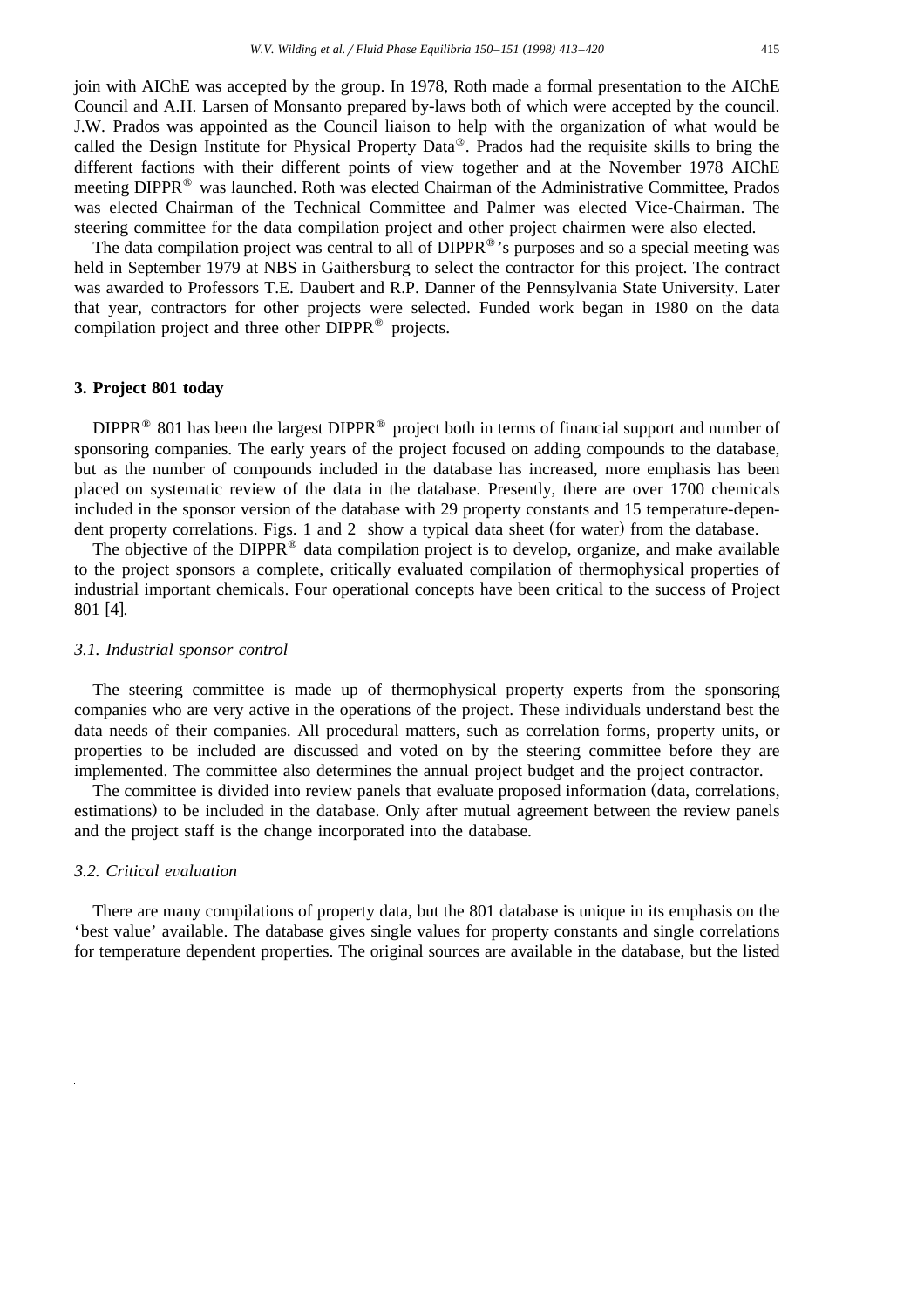| Chemical Abstracts Name: WATER<br><b>IUPAC NAME: WATER</b><br>Synonyms: DIHYDROGEN OXIDE<br>REFRIGERANT 718<br>Chemical Abstracts Number: 7732-18-5 |                                                   |                                                                                       | ICE                            | <b>STEAM</b><br>Structural Formula: HOH                                |                                    |                                 |                                |     |                                 | H2O<br><b>WATER</b>     |  |
|-----------------------------------------------------------------------------------------------------------------------------------------------------|---------------------------------------------------|---------------------------------------------------------------------------------------|--------------------------------|------------------------------------------------------------------------|------------------------------------|---------------------------------|--------------------------------|-----|---------------------------------|-------------------------|--|
| <b>PROPERTY</b>                                                                                                                                     | <b>UNITS</b>                                      | <b>VALUE</b>                                                                          |                                | NOTE QUALITY<br>CODE                                                   |                                    | <b>ACCEPTED</b><br>REFERENCE(S) |                                |     | <b>REJECTED</b><br>REFERENCE(S) |                         |  |
| Molecular Weight<br>Critical Temperature<br>Critical Pressure<br>Critical Volume<br>Crit Compress Factor                                            | kg/kmol<br>K<br>Pa<br>$m^3/kmol$                  | 18.015<br>647.13<br>$2.2055x10^{7}$<br>0.05595<br>0.229                               |                                | XE1<br>XE1<br>XE1<br>D                                                 | 1<br>2909<br>2909<br>2909<br>PS    | 2729<br>2984<br>1886            | 1886<br>2729<br>2984           | 424 | 5                               | $\overline{\mathbf{3}}$ |  |
| <b>Melting Point</b><br>Triple Pt Temperature<br>Triple Pt Pressure<br>Normal Boiling Point<br>Liq Molar Volume                                     | $\rm K$<br>$\rm K$<br>Pa<br>K<br>$m^3/kmol$       | 273.15<br>273.16<br>$6.1173x10^2$<br>373.15<br>0.018069                               |                                | XE1<br>XE1<br>XE1<br>XE1<br>XE1                                        | 424<br>424<br>2909<br>2909<br>2909 | 2729<br>48<br>424<br>424<br>424 | 3<br>2909<br>1319<br>2729<br>3 |     |                                 |                         |  |
| IG Heat of Formation<br>IG Gibbs of Formation<br>IG Absolute Entropy<br>Heat Fusion at Melt Pt<br>Stand Net Heat of Comb                            | J/kmol<br>J/kmol<br>J/kmol·K<br>J/kmol<br>J/kmol  | $-2.4181x108$<br>$-2.2859x10^{8}$<br>$1.8872x10^5$<br>$6.0017x10^{6}$<br>0.0          | $\mathbf{1}$<br>$\overline{2}$ | XE1Z<br>$D_1$<br>XE <sub>1</sub> Z<br>XE1Z                             | 1314<br>PS<br>1314<br>424<br>PS    | 1124<br>1124<br>1124<br>48      | 47<br>48                       |     |                                 |                         |  |
| Acentric Factor<br>Radius of Gyration<br>Solubility Parameter<br>Dipole Moment<br>van der Waals Volume                                              | m<br>$(J/m^3)^{0.5}$<br>$C \cdot m$<br>$m^3/kmol$ | 0.3449<br>$6.1500x10^{-11}$<br>4.7813x10 <sup>4</sup><br>$6.1700x10^{-30}$<br>0.01237 | 3                              | D<br>D <sub>3</sub><br>D <sub>3</sub><br><b>XE2Z</b><br>D <sub>3</sub> | PS<br>11<br>PS<br>25<br>72         | 43<br>12<br>1518<br>389         | 11                             | 22  |                                 |                         |  |
| van der Waals Area<br>Refractive Index<br>Flash Point<br>Flammibility Limits<br>Autoignition Temp                                                   | $m^2/k$ mol<br>K<br>vol %<br>K                    | $2.2600x10^{8}$<br>1.3325                                                             | 4<br>5<br>5<br>5               | D <sub>4</sub><br>XE1                                                  | 1092<br>43                         | 8                               |                                |     |                                 |                         |  |

#### PROPERTY CONSTANTS

Issue Data: JULY 1981

Revision Date: AUG. 1988

NOTES: 1. Calculated from the enthalpy of formation and the absolute entropy.

2. Product of combustion.

3. Do not use this value to calculate r for the UNIQUAC equation.

4. Estimated by method of Vera et al. Do not use to calculate q for the UNIQUAC equation.

5. Property inappropriate for this substance.

Fig. 1. Property constants for water.

value is the single best value as determined by the project staff and steering committee. The listed value may be derived from many experimental determinations or, when no reliable experimental data are available, estimated from tested correlations and prediction methods. The evaluation procedure is at the heart of the project, and the procedures and practices are rigorous and thorough to ensure that the best value is indeed selected based on available information.

#### *3.3. Consistency*

Not all of the properties in the database are independent. For those that are interdependent, such as the properties associated with vaporization (heat of vaporization, vapor pressure, boiling point and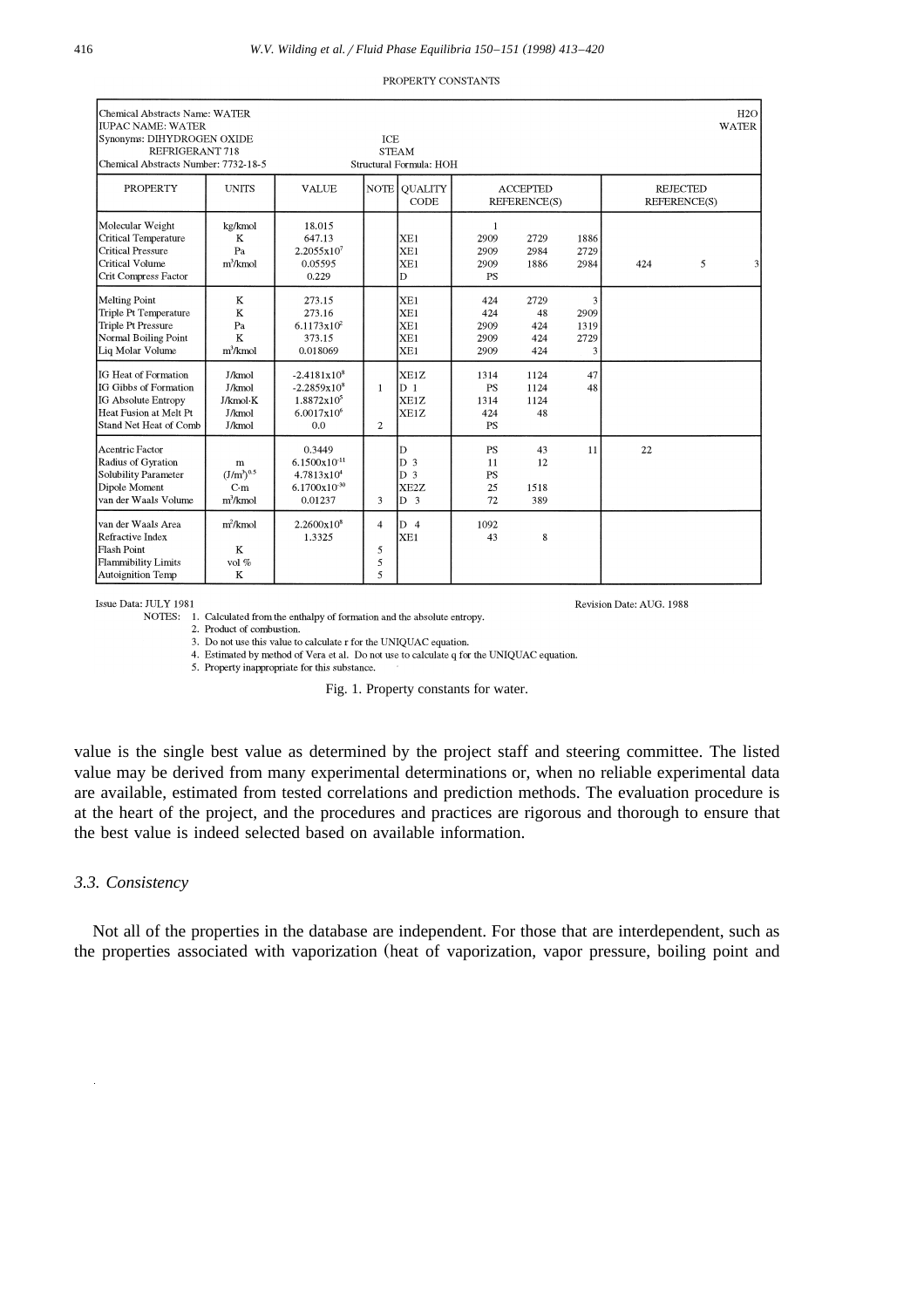| <b>EQUATION CONSTANTS</b> |
|---------------------------|
|                           |

| Chemical Abstracts Name: WATER                                                                                      |                |          |                |                  |                         |                     |                    | H <sub>2</sub> O<br><b>WATER</b> |
|---------------------------------------------------------------------------------------------------------------------|----------------|----------|----------------|------------------|-------------------------|---------------------|--------------------|----------------------------------|
|                                                                                                                     |                |          |                |                  |                         | <b>COEFFICIENTS</b> |                    |                                  |
| Property                                                                                                            | Note           | Equation | Ouality        | A                | $\overline{B}$          | $\overline{c}$      | $\overline{D}$     | Ε                                |
| <b>Solid Density</b><br>Min(233.15, 51.202)<br>Max(273.15, 50.888)                                                  |                | 100      | $\overline{c}$ | 53.030           | $-7.8409x10^{-3}$       |                     |                    |                                  |
| <b>Liquid Density</b><br>Min(273.16, 55.583)<br>Max(333.15,54.703)                                                  | $\mathbf{1}$   | 105      | $\mathbf{1}$   | 5.4590           | 0.30542                 | 647.13              | 0.081000           |                                  |
| Vapor Pressure<br>Min(273.16, 610.056)<br>$Max(647.13, 2.1940x10^7)$                                                | $\overline{2}$ | 101      | $\mathbf{1}$   | 73.3649          | $-7258.2$               | $-7.3037$           | $4.1653x10^{-6}$   | 2.000                            |
| Heat of Vaporization<br>Min(273.16, 4.4733x10 <sup>7</sup> )<br>Max(647.13, 0.00)                                   |                | 106      | $\overline{2}$ | $5.2053x10^{7}$  | 0.31990                 | $-0.21200$          | 0.25795            |                                  |
| Solid Heat Capacity<br>Min(3.15, 180.15)<br>Max(273.15, 38121)                                                      |                | 100      | $\overline{3}$ | $-262.49$        | 140.52                  |                     |                    |                                  |
| Liquid Heat Capacity<br>Min(273.16, 76150)<br>Max(533.15, 89394)                                                    |                | 100      | $\overline{2}$ | $2.7637x10^{5}$  | $-2090.1$               | 8.1250              | $-0.014116$        | $9.3701x10^{-6}$                 |
| <b>Ideal Gas Heat Capacity</b><br>Min(100.00, 33363)<br>Max(2273.15, 52760)                                         |                | 107      | $\overline{2}$ | 33363            | 26790                   | 2610.5              | 8896.0             | 1169.0                           |
| Second Virial Coefficient<br>Min(273.15, -1.7827)<br>Max(2273.10, 9.1885x10 <sup>-3</sup>                           |                | 104      | $\overline{4}$ | 0.022220         | $-26.380$               | $-1.6750x10^{7}$    | $-3.8940x10^{19}$  | $3.1330x10^{21}$                 |
| <b>Liquid Viscosity</b><br>$Min(273.16, 1.7016x10^{-3})$<br>$Max(646.15, 5.0277 \times 10^{-5})$                    |                | 101      | $\overline{3}$ | $-52.843$        | 3703.6                  | 5.8660              | $-5.8790x10^{-29}$ | 10.0                             |
| Vapor Viscosity<br>$Min(273.16, 8.9078x10^{-6})$<br>$Max(1073.15, 4.0603 \text{x} 10^{-5})$                         |                | 102      | $\overline{2}$ | $6.1839x10^{-7}$ | 0.67779                 | 847.23              | $-73930$           |                                  |
| Liquid Thermal Conductivity<br>Min(273.16, 0.56716)<br>Max(633.15, 0.42715)                                         |                | 100      | $\overline{2}$ | $-0.4320$        | $5.7255 \times 10^{-3}$ | $-8.0780x10^{-6}$   | $1.861x10^{9}$     |                                  |
| Vapor Thermal Conductivity<br>Min(273.16, 0.017019)<br>Max(1073.15, 0.10748)                                        |                | 102      | $\overline{2}$ | $2.1606x10^{-3}$ | 0.76839                 | 3940.5              | $-4.4534x10^{5}$   |                                  |
| <b>Surface Tension</b><br>Min(273.16, 0.077919)<br>Max(647.13, 0.00)<br>$T_{2222}$ , $D_{2422}$ , $TTT$ , $T/10.01$ |                | 106      | $\overline{2}$ | 0.18548          | 2.7170                  | $-3.5540$           | 2.0470             |                                  |

Issue Date: JULY 1981

Revision Date: JAN. 1993

Notes: 1. For the temperature range 333.15 to 403.15 K use the coefficients: A = 4.9669, B = 0.2788, C = 647.13, D = 0.18740. For the temperature range 403.15 to 647.13 K use A = 4.391, B = 0.2487, C = 647.13, D = 0.2534.

2. For sublimation pressures in the temperature range of 149.3 K to 273.16 K use the coefficients: A = 35.169, B = -6149.4, C = -1.3785, D =  $5.4788 \times 10^{-3}$ , E = 1.000.

|                                 | <b>Accepted References</b> |      |     |      |                        |      |      |      |      |                     |
|---------------------------------|----------------------------|------|-----|------|------------------------|------|------|------|------|---------------------|
| Property                        | Used in Regression         |      |     |      | Not Used in Regression |      |      |      |      | Rejected References |
| Solid Density                   | 424                        |      |     | 48   |                        |      |      |      |      |                     |
| <b>Liquid Density</b>           | 2909                       |      |     | 47   | 174                    | 424  |      |      |      |                     |
| Vapor Pressure                  | 509                        | 2909 | 424 | 47   | 175                    |      |      |      |      |                     |
| Heat of Vaporization            | 2909                       |      |     | 175  | 1348                   |      |      |      | 1932 |                     |
| Solid Heat Capacity             | 174                        |      |     |      |                        |      |      |      |      |                     |
| Liquid Heat Capacity            | 2909                       |      |     | 174  |                        |      |      |      |      |                     |
| <b>Ideal Gas Heat Capaccity</b> | 2909                       |      |     | 424  | 47                     | 432  | 1611 |      |      |                     |
| Second Virial Coefficient       | 2909                       |      |     | 3    | 890                    | 891  | 4143 |      | 3    |                     |
| Liquid Viscosity                | 3830                       |      |     | 175  | 47                     | 546  | 2416 | 2909 |      |                     |
| Vapor Viscosity                 | 2909                       | 3830 |     | 174  | 2416                   | 2909 |      |      |      |                     |
| Liquid Thermal Conductivity     | 3830                       |      |     | 175  | 23                     | 174  | 1976 | 2659 |      |                     |
|                                 |                            |      |     | 2909 | 3830                   |      |      |      |      |                     |
| Vapor Thermal Conductivity      | 2909                       | 3830 |     | 174  | 2659                   | 2909 |      |      |      |                     |
| Surface Tension                 | 2909                       |      |     | 6    | 1961                   |      |      |      | 33   |                     |

Fig. 2. Temperature-dependent correlation coefficients for water.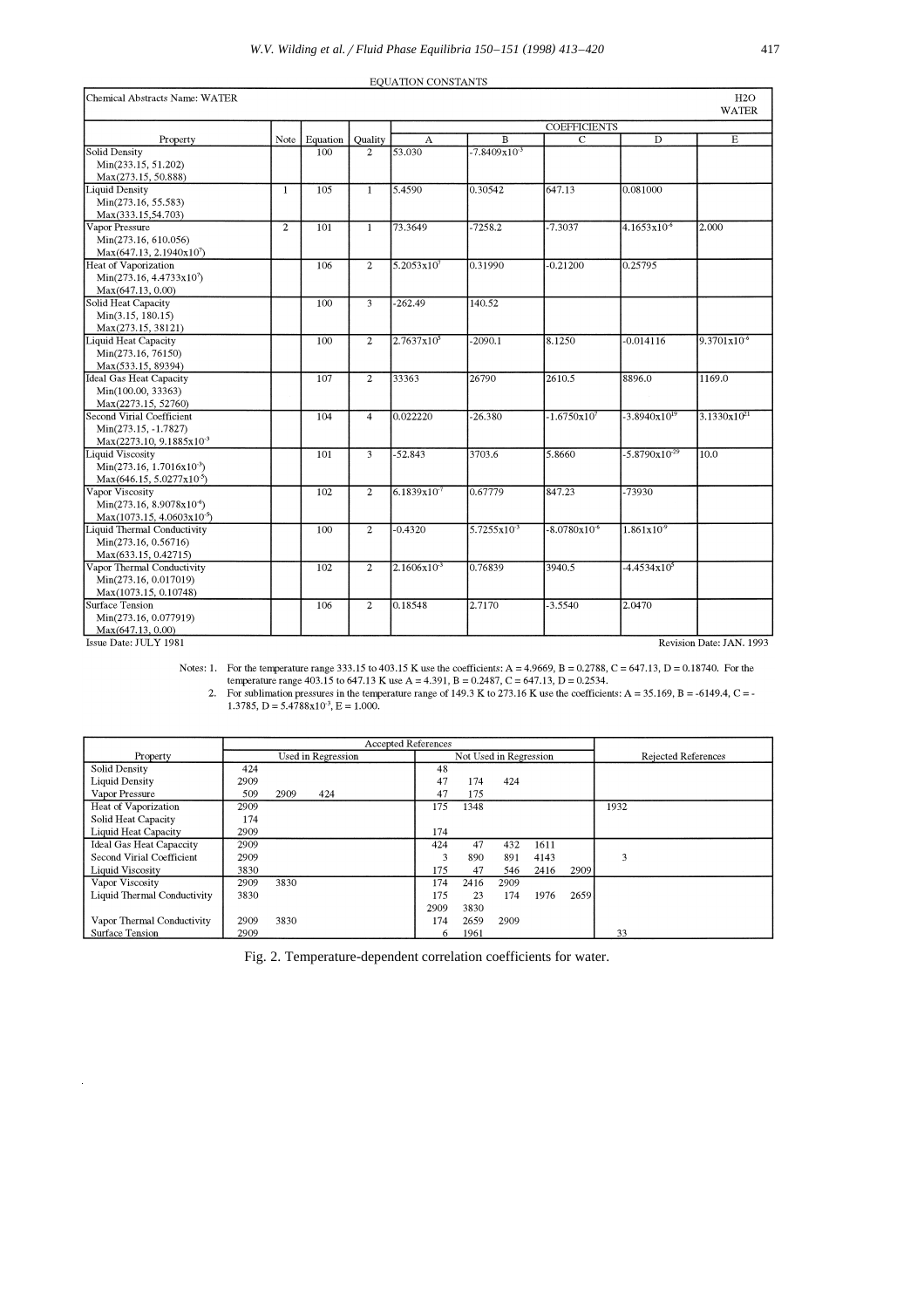acentric factor) it has been a deliberate objective of the project to ensure that the values for these properties are consistent.

## *3.4. Completeness*

To satisfy the needs for property data in process design and development, it is important to have complete sets of data. The project strives to provide values for all properties for all chemicals included in the database. Critically evaluated estimation methods are relied upon when experimental data are lacking. The only gaps in the compilation are for compounds for which estimation methods are inconsistent or for inapplicable properties such as vapor properties for inorganic salts.

The efforts over the past seventeen years by the PSU staff and the project steering committee to apply these four principles in accomplishing the objectives of Project 801 has produced what is arguably the best process design database in the world.

### **4. The future**

At the start of 1998, DIPPR<sup>®</sup> 801 moves from PSU to BYU. The goal of the new project staff is to continue to improve the database to meet the needs of its industrial sponsors. There are several key objectives to ensure the continued success of Project 801.

#### *4.1. Efficient database transfer*

The project staffs from BYU and PSU met in May (1997) to begin the transfer of the project to BYU. At that meeting the methods used by PSU to collect and evaluate data, to enter data into the database, and to disseminate the results to the sponsors and to the publishers of public versions of the database were discussed. The software that is used by PSU to accomplish the various tasks of the project was also examined. Toward the end of 1997 the hard files which contain all of the information on the compounds and the evaluations that have been accumulated over the past 17 years will be moved to BYU. An up-to-date electronic version of the database will also be sent as soon as Penn State finishes their revisions for 1997.

Space for the project, already committed by the university, will be available by September 1, 1997. Once this space is acquired, it will be prepared to accommodate the project operations. A file server for the database has already been acquired and a second has been ordered. Other computers will be obtained later in the year. Two graduate students are currently working on computer projects to enhance the database. The Project Coordinator, a key individual in the success of the project, has been hired. The goal of the BYU staff is that there will be no interruption in service to the project sponsors and the work of maintaining and improving the database will continue smoothly.

#### *4.2. Impro*Õ*e existing database*

Using Microsoft ACCESS<sup>®</sup>, the database will be made fully relational. A relational database permits sophisticated user-defined searches on properties, conditions, compounds, etc. For example, a search for all compounds with boiling points within a certain range could easily be performed. This search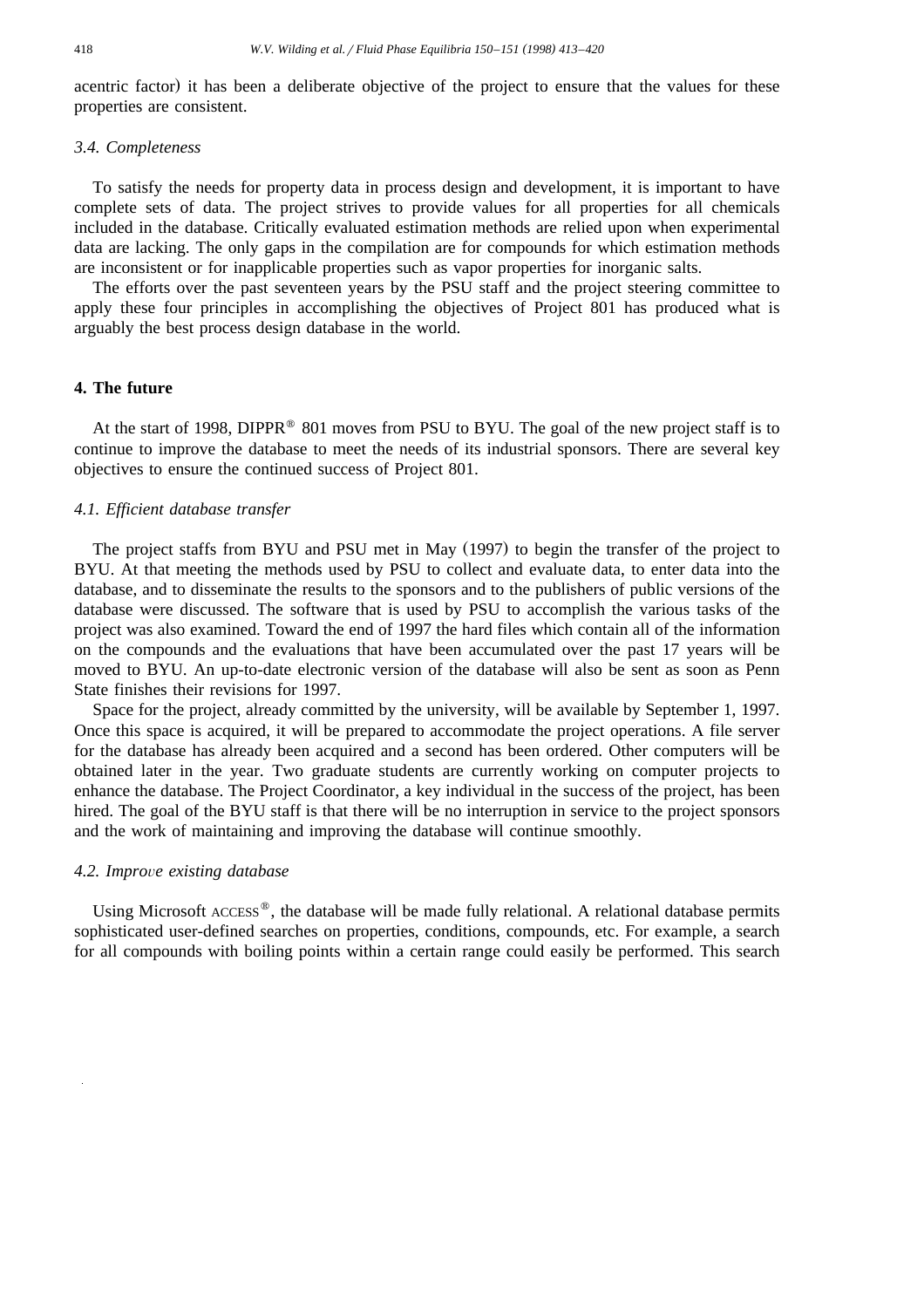could also include additional conditions such as the requirement of a certain functional group. One of the graduate students mentioned above is working on this aspect of the project and a prototype of the relational database is already functioning.

Many project sponsors will want to continue to receive the database in its current format since they have software set up to interface with this format. The relational database is able to output the database in its current format. The database will maintain this backwards compatibility as long as the project sponsors desire it. It is expected, however, that as new capabilities are added to the database which can not be accommodated in its current, restricted format that format changes will be more desirable to the sponsors.

## *4.3. Extend accessibility and flexibility*

A website will be established for access to the database by project sponsors. This will facilitate quick, flexible, and complete access to the database, raw data, staff evaluations of data, and recommendations. There will be immediate access to modifications and additions to the database. The flexibility of database access will be enhanced through the use of the website which will include graphical and computational capabilities. The combination of the website with the relational database will permit on-line searches of the database. Communications between the project staff and the steering committee will also be facilitated through the use of the Internet. There are also possibilities of individual sponsors establishing intranet access to the database for all users in their company.

The BYU staff developed a prototype website as part of the proposal process for Project 801. Although rudimentary in its capabilities, this website demonstrated some of the exciting possibilities of Internet access to the database. The second graduate student mentioned above is currently working on the design of the website. At this point communication between the website and the relational database has been established. The development of the website will continue for the next several months.

#### *4.4. Augment the database*

One of the main objectives of Project 801 has always been the addition of new compounds to the database. This work will continue with new compounds being added to the database at a rate of about 50 chemicals per year. The project sponsors develop the priority list of chemicals to be added each year. New properties will be added from time to time as approved by the steering committee. Some possibilities include molecular structure, safety, or environmental properties.

## *4.5. Maintain the database*

Procedures for the efficient, accurate maintenance of the database will be implemented. Statistical process control concepts will be used to systematically eliminate errors in the database. Systematic reviews of the database will be performed in which the quality of the data will be evaluated, consistency tests will be performed, and new data will be incorporated into the database.

The correlations used to represent temperature dependent properties and the estimation methods used in the absence of reliable data will also be updated as better methods are developed. The project staff will be actively involved in development and evaluation of these methods.